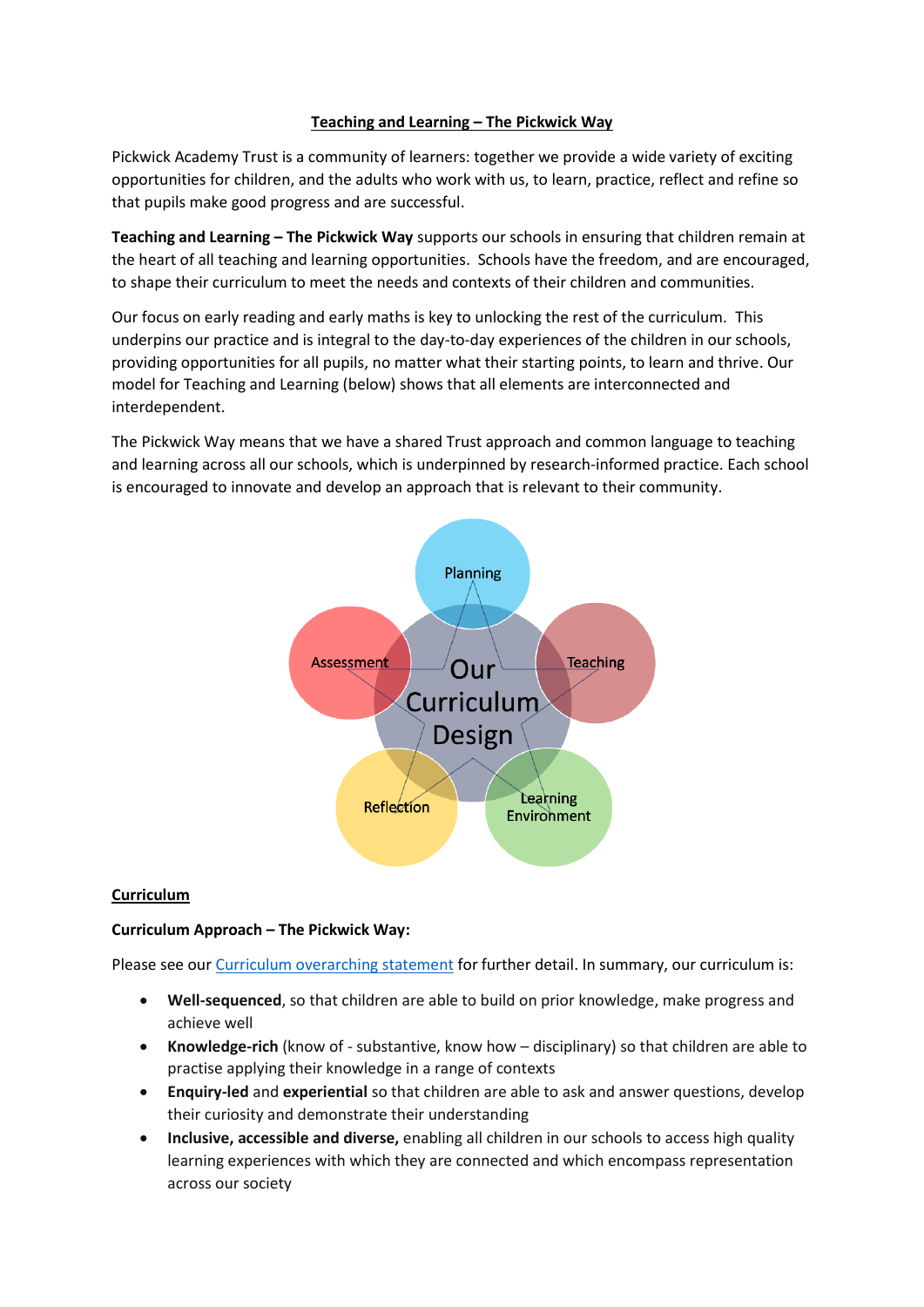- **Evidence-informed**, focused on what we understand about pedagogy and cognitive development, so that children's experiences are relevant, connected and appropriate to their development or support them in knowing and remembering more
- **Localised**, so that children are able to engage in learning that is relevant to them and their community, draw on people, places and stories that enrich their understanding of their local area and build a sense of social responsibility
- **Globalised**, so that children have a wide range of opportunities to develop the international dimension of the curriculum, including a strong awareness of our role is looking after our world.

### **Planning, Teaching, Learning Environment, Reflection and Assessment the Pickwick Way**



### **Planning**

### **Planning – The Pickwick Way:**

- Our staff are **involved** and engaged in discussions with subject and curriculum leaders so that delivery of our curriculum enables children understand concepts so that they know and remember more.
- Experiences are planned so they **build on prior learning**; children are able to make links and build connections to existing knowledge in their long-term memory to enable them to deal with new learning.
- Teachers have **high expectations** of their pupils and provide appropriate scaffolds to ensure that all children can experience success.
- Staff in our schools are creative and seek ways in which they can **enrich children's experiences**, engaging with the **local community** and using the people, places and stories that help children to learn.
- Teachers work **collaboratively** together, within and across our schools, to support each other and share good practise.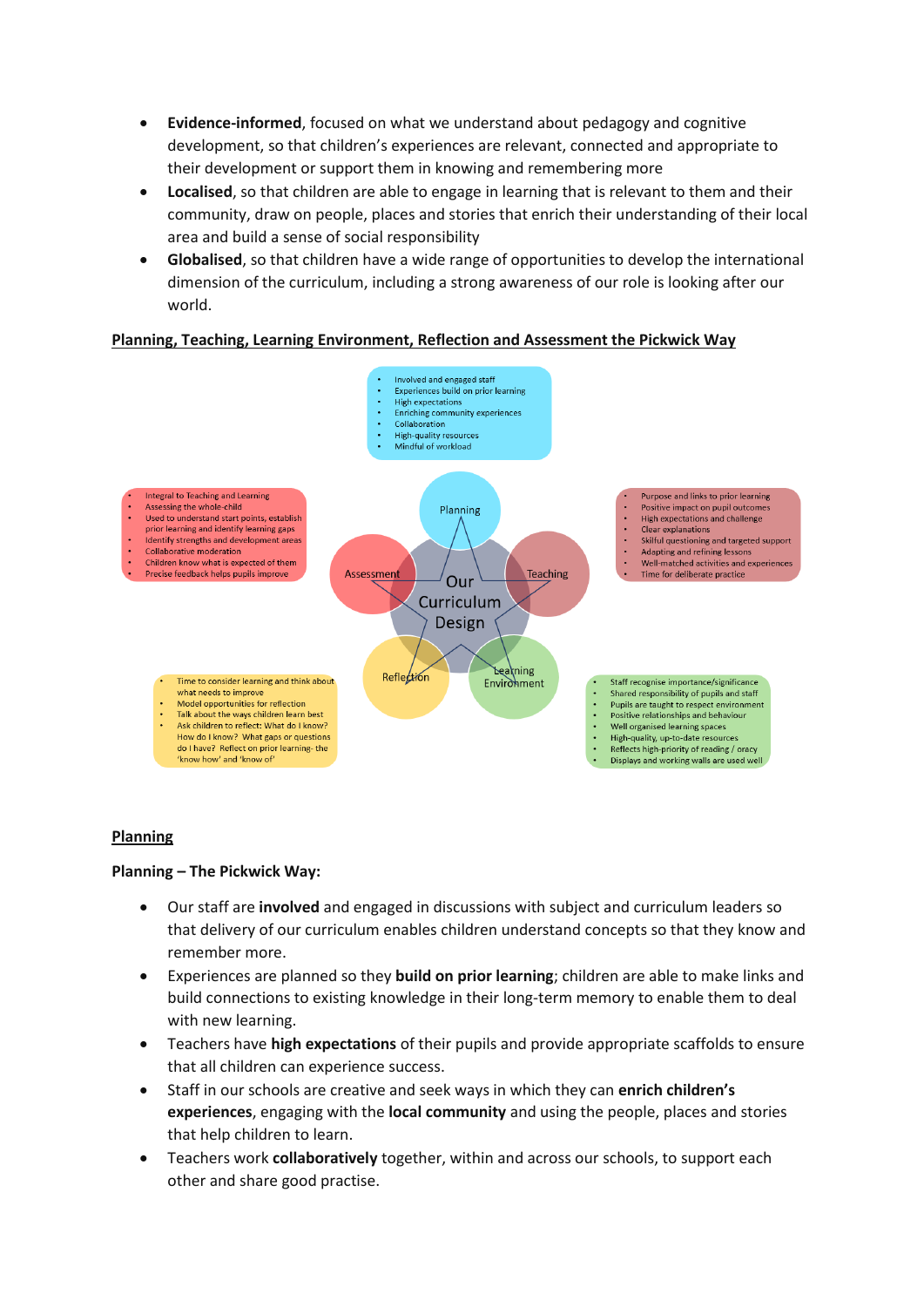• When planning we are mindful of **workload** and make good use of **high-quality resources** and schemes to enrich our curriculum.

## **Teaching**

# **High Quality Teaching – The Pickwick Way:**

- Children understand the **purpose** behind what they are learning about, where this **links to previous learning** and what they are aiming for
- High quality teaching has **positive impact on pupil outcomes**, in attainment and in the progress children make
- All staff / Teachers and Support staff convey our **high expectations** of pupils: lessons are **appropriately challenging**, providing suitable scaffolds, additional support and intervention where needed and behaviour is led well so that learning is not adversely affected
- **Explanations are clear** and supported by clear modelling and worked examples
- **Questions are used skilfully** to support learning and check progress throughout lessons and sequences of lessons
- **Lessons are adapted** and **refined** in light of pupils' responses in order to maximise pupils' progress
- A range of appropriate and **well-matched activities** and **experiences** are provided
- Pupils have time to **deliberately practise** and improve their learning.
- **High-quality resources** are used that support and enrich delivery of the curriculum
- Teachers and support staff work together to offer **targeted support** to enable children to be successful.

### **Learning Environment**

## **High Quality Learning Environments – The Pickwick Way:**

- All staff recognise the importance and significance of a positive learning environment for pupils and take **shared responsibility** for ensuring that it is of high quality
- Children take **ownership** and responsibility for their classroom and their school and take pride in these spaces
- Pupils are **taught how to respect** and look after their environment
- **Positive relationships** are integral to the way that we interact with each other in the classroom, around the schools and across our organisation; children see this modelled well by all staff
- Teachers and Support staff ensure that classroom and learning spaces are **organised** so that children can access and use **high quality and up-to-date resources** independently to support them with their learning.
- The classroom and school environment reflects the **high priority** that **reading** has in our schools; this is demonstrated by the word-rich environments, role-modelled reading experiences and a range of opportunities available for children to access good quality texts
- School wide and **classroom displays and working wall**s are used well to celebrate and support learning; they are well-organised, accessible, relevant and updated regularly so that they can be referred to and used by children and the adults
- Our schools see **oracy** as a central pedagogical principle and offer a range of opportunities to develop high quality talk and development of vocabulary. Opportunities to develop children's oracy are woven into the learning environment; sentence stems are available to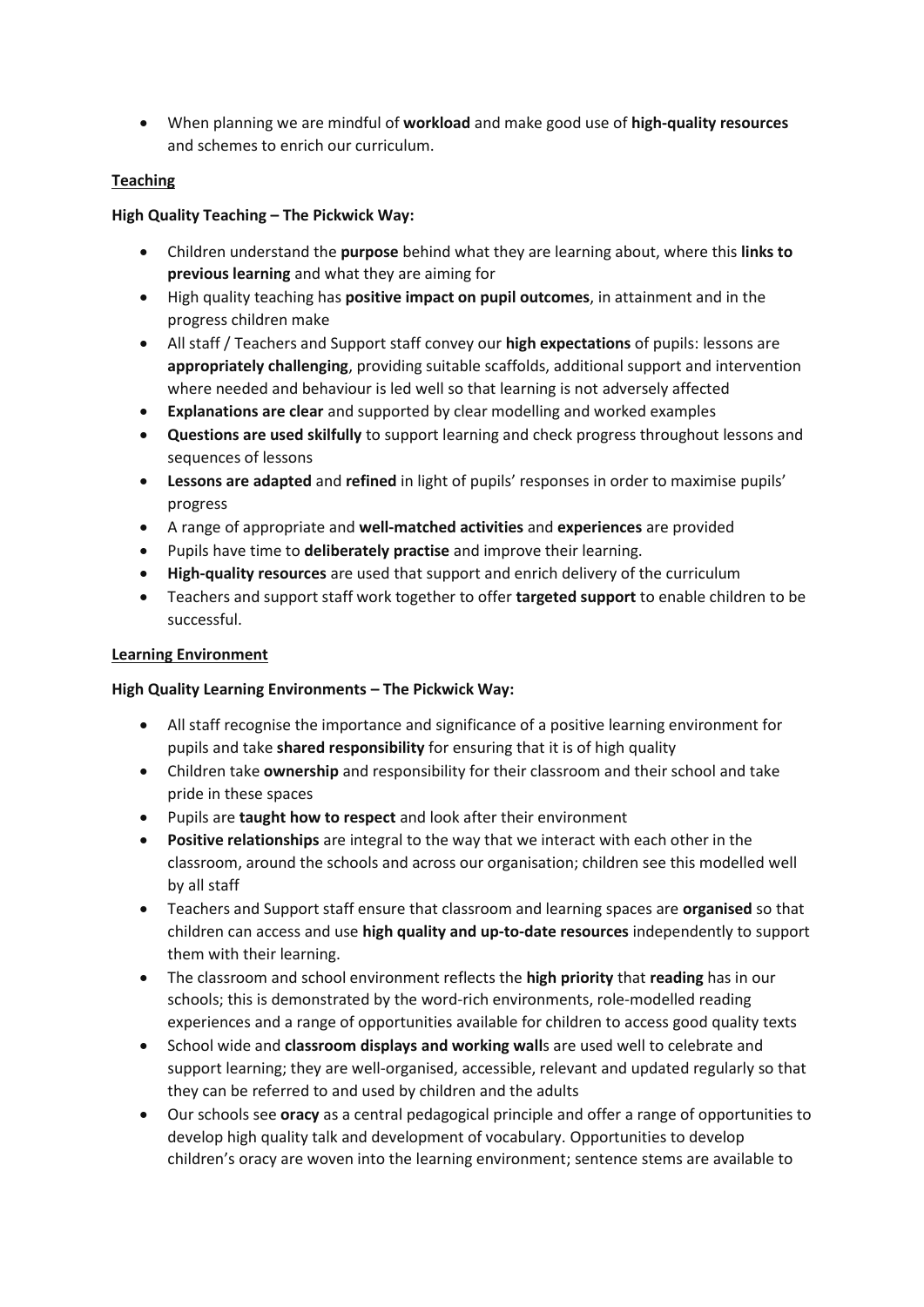support children, subject-specific vocabulary is shared and displayed and strategies are evident so that children can develop their skills across the curriculum.

- Children have the **tools to be able to be good learners**: they are involved and engaged in their learning
- Staff understand how **meta-cognitive strategies** can help our children to become better learners so we model our thinking for the children and provide opportunities for them to talk about how they have learned something new.
- Staff understand that the physical and unseen environment affects, and is affected by, the behaviour of our pupils so our schools work hard to ensure that **behaviour supports learning**. We explicitly teach pupils how to behave and talk to them about expectations of them. Our teachers and support staff draw on the expertise within their schools and across our trust to help them support pupils who have behavioural needs. (See [Behaviour](https://www.pickwickacademytrust.co.uk/media/1432/trust-overarching-statement-of-behaviour-principles-sept-2021.pdf)  [overarching statement](https://www.pickwickacademytrust.co.uk/media/1432/trust-overarching-statement-of-behaviour-principles-sept-2021.pdf) for further detail)

## **Reflection**

## **Reflection as a key part of learning – The Pickwick Way:**

- All staff understand how important it is to take **time** to consider learning and think about what needs to happen next to improve; we model this for our pupils and provide **opportunities for reflection**
- We talk to children about the **ways in which they learn best**; we encourage children to learn outside of school as well as inside (through extra-curricular activities and home-learning) and begin to develop self-study skills in readiness for the next stage in their learning in KS3 and 4
- We encourage all leaders, teachers and support staff, as well as our children, to be **reflective learners** take opportunities to reflect and consider:
	- o What do I know now?
	- o How do I know?
	- o What gaps or questions do I have / are there that would help me be a better learner or better in my role?
	- o Who can help me get better? Who can I help?
	- o What next?
- We encourage children and teachers to **reflect on prior learning**, eliciting what children already know ('know how' and 'know of') to support children in their reflections.

## **Assessment**

## **Assessment to support teaching and learning – The Pickwick Way:**

(please see our [Assessment overarching statement](https://www.pickwickacademytrust.co.uk/media/1433/pickwick-overarching-statement-for-assessment.pdf) for further detail)

- All staff know that **assessment is integral** to our practise and the teaching and learning process and helps to show clearly what a child knows, understands, can do and what they need to do next
- Teachers know that **assessment goes beyond academic achievement** and also looks at the "whole child", their personal and social development, attitudes to work and each other.
- It is **used at every stage** in understanding starting points, establishing prior learning and possible gaps, checking children's understanding within a lesson or sequence of learning as